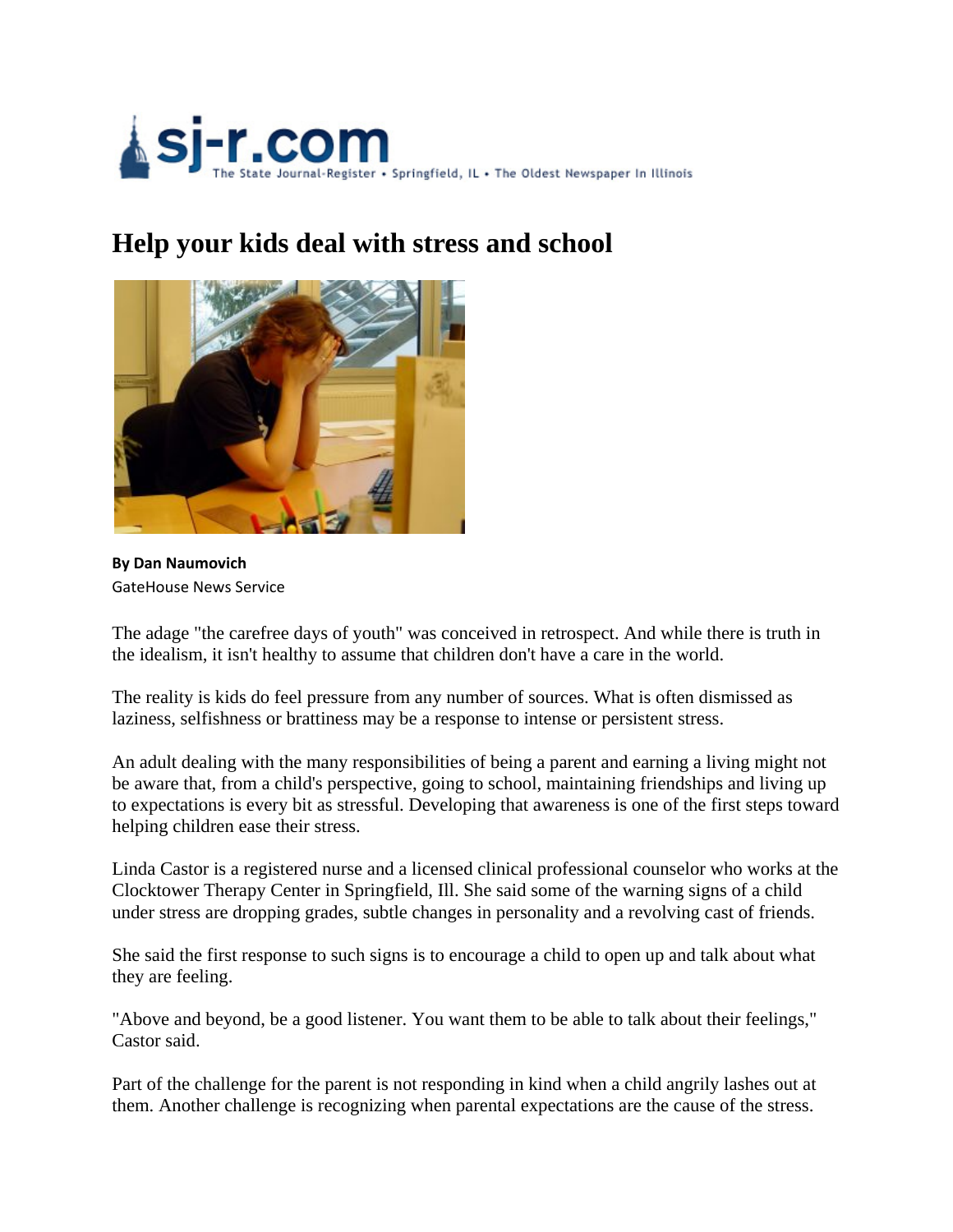"One of the main causes of stress for children is when their parents' expectations are too high. The high-expectation parent maybe didn't get what they wanted growing up, so they want to live through their kids," she said.

Parents must walk a fine line between encouraging their children to try new things that will challenge them and pushing them into uncomfortable or undesirable situations.

Participating in sports, for example, can be a rewarding experience with many positive social and health benefits. For some children, however, sports can be a source of embarrassment, or perhaps just boring.

"Parents need to look at themselves and say, 'Hey, is this really about me?'" Castor said.

## **Signs of stress**

In addition to getting a child to open up, there are many things parents can do to alleviate or eliminate the causes of stress.

Providing children with a regular daily routine and enforcing rules consistently provides a structure of familiarity and comfort. Healthy eating and exercise also can help a child better cope mentally. Castor also recommends frequent neck and shoulder massages.

Depending on the child and the situation, a parent may want the services of a professional therapist or counselor. Signs that such assistance may be needed include frequent tantrums, harming oneself and either becoming withdrawn or uncharacteristically clingy.

Not all symptoms of stress are exhibited through a child's behavior. Physical ailments, often in the form of headaches or flu-like complaints, can also arise when a child is suffering from stress.

Castor recalls one young man whose chronic back pain was eventually diagnosed as a psychosomatic response. In such instances, therapists are careful that all possible medical causes have been ruled out before treating it as an emotional issue.

## **Keep in touch while letting go**

One of the most trying times for a child is when they are no longer children but not quite settled into adulthood. When a young person leaves for college, it can be a trying experience both for the student who is on his or her own for the first time and the parent who can't be there to provide comfort.

Although there may be a physical distance, it is important to remain close via phone calls, emails and visits. If parents notice a change in their child's attitude or behavior, they should encourage him or her to seek out counseling services available on most campuses.

Valerie Gebhardt is the AOD (alcohol and other drug) prevention coordinator at the University